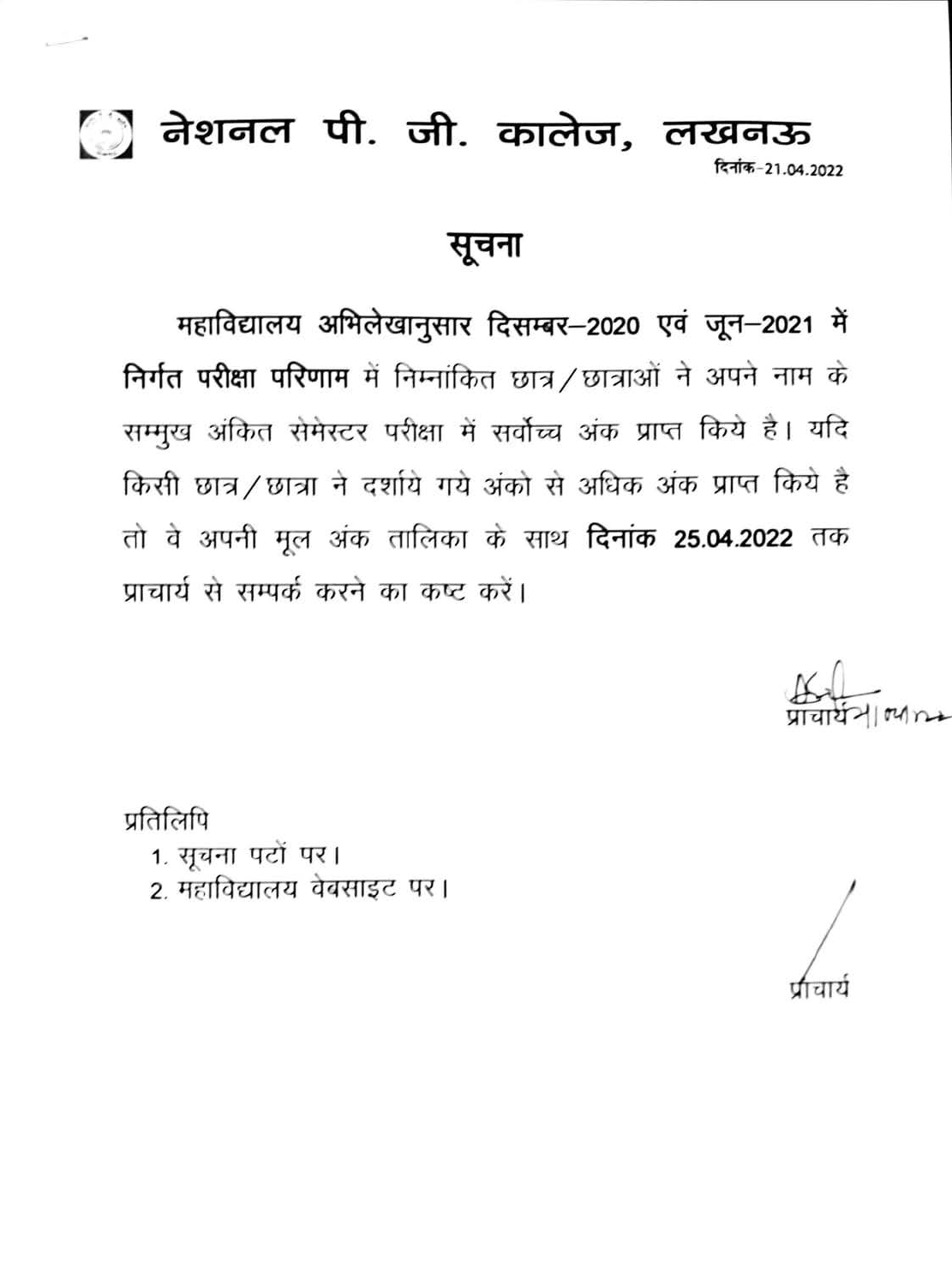

## **NATIONAL P.G. COLLEGE**

2, Rana Pratap Marg, Lucknow

## **List of Topper (Aggregate) of Examination Session Dec-2020**

| Sno | Course          | Sem | <b>Roll No</b> | Name                     | <b>Father Name</b>           | <b>Marks</b> |
|-----|-----------------|-----|----------------|--------------------------|------------------------------|--------------|
| 1   | <b>B.A.</b>     | 1   | 120028         | <b>ASHI SOMVANSHI</b>    | <b>KAMLESH BAHADUR SINGH</b> | 467          |
| 2   |                 | 3   | 119666         | <b>MOHINI VERMA</b>      | <b>SANTOSH VERMA</b>         | 490          |
| 3   | <b>B.COM</b>    | 1   | 220001         | <b>MAHIMA GUPTA</b>      | <b>RAJESH KUMAR GUPTA</b>    | 466          |
| 4   |                 | 3   | 219105         | <b>RAMSHA SRIVASTAVA</b> | RAJESH CHAND SRIVASTAVA      | 490          |
| 5   | B.SC            | 1   | 620868         | <b>SHIVANGINI SINGH</b>  | SHAILENDRA PRATAP SINGH      | 486          |
| 6   |                 | 3   | 619416         | TANISHA JAISWAL          | SAMEER JAISWAL               | 536          |
| 7   | <b>BBA</b>      | 1   | 920029         | <b>VANSHIKA BHASIN</b>   | <b>VISHAL BHASIN</b>         | 491          |
| 8   |                 | 3   | 919017         | <b>SHUBH SHREE GUPTA</b> | <b>RACHIT GUPTA</b>          | 460          |
| 9   | <b>BBA-MS</b>   | 1   | 820037         | <b>ISHIKA BAKSHI</b>     | <b>ARUN BAKSHI</b>           | 464          |
| 10  |                 | 3   | 819047         | <b>NAVYA RASTOGI</b>     | <b>SHIV KUMAR RASTOGI</b>    | 474          |
| 11  | <b>BCA</b>      | 1   | 720033         | <b>NIKITA KESWANI</b>    | <b>MOOLCHAND KESWANI</b>     | 493          |
| 12  |                 | з   | 719049         | <b>TANYA NEBHWANI</b>    | <b>GOVIND KUMAR NEBHWANI</b> | 490          |
| 13  | <b>BCOM-H</b>   | 1   | 220554         | UNNATI SRIVASTAVA        | A SRIVASTAVA                 | 487          |
| 14  |                 | 3   | 219526         | JAI KISHAN MAHAWAR       | SURESH CHANDRA MAHAWAR       | 474          |
| 15  | <b>B.VOC-B</b>  | 1   | 820641         | YASH GROVER              | LATE SUNIL GROVER            | 496          |
| 16  |                 | 3   | 819630         | <b>SAUMYA SINGH</b>      | <b>SHASHI KUMAR SINGH</b>    | 495          |
| 17  | <b>B.VOC-SD</b> | 1   | 720602         | PRIYANSHI YADAV          | <b>ANIL KUMAR</b>            | 505          |
| 18  |                 | 3   | 719635         | KM SHIVANI YADAV         | <b>RAJENDRA YADAV</b>        | 498          |
| 19  | <b>MCOM</b>     | 1   | 420078         | <b>MEKHLA SINGH</b>      | <b>ARUN KUMAR SINGH</b>      | 400          |
| 20  | <b>MA-ANT</b>   | 1   | 420352         | <b>NIKITA VERMA</b>      | <b>SANTOSH VERMA</b>         | 421          |
| 21  | <b>MA-ENG</b>   | 1   | 420205         | <b>JAHNAVI PANDEY</b>    | ARVIND KUMAR PANDEY          | 370          |
| 22  | MA.PSY          | 1   | 420619         | <b>SHUBHI SINGH</b>      | AWDHESH KUMAR SINGH          | 420          |
| 23  | <b>MA-GEO</b>   | 1   | 420939         | <b>ARPIT GUPTA</b>       | AWADHESH KUMAR GUPTA         | 402          |
| 24  | MVOC-SD         | 1   | 420552         | <b>SWARNIKET GUPTA</b>   | PRAKASH CHANDRA GUPTA        | 544          |
| 25  | MVOC-BSI        | 1   | 420512         | <b>RIYA MAKHEJA</b>      | <b>ANIL MAKHEJA</b>          | 500          |

y (Dr. Rakes Jain) OSD Results National P.G. Comage  $\alpha$ . Rana Pictop N. ... g. Lucknow